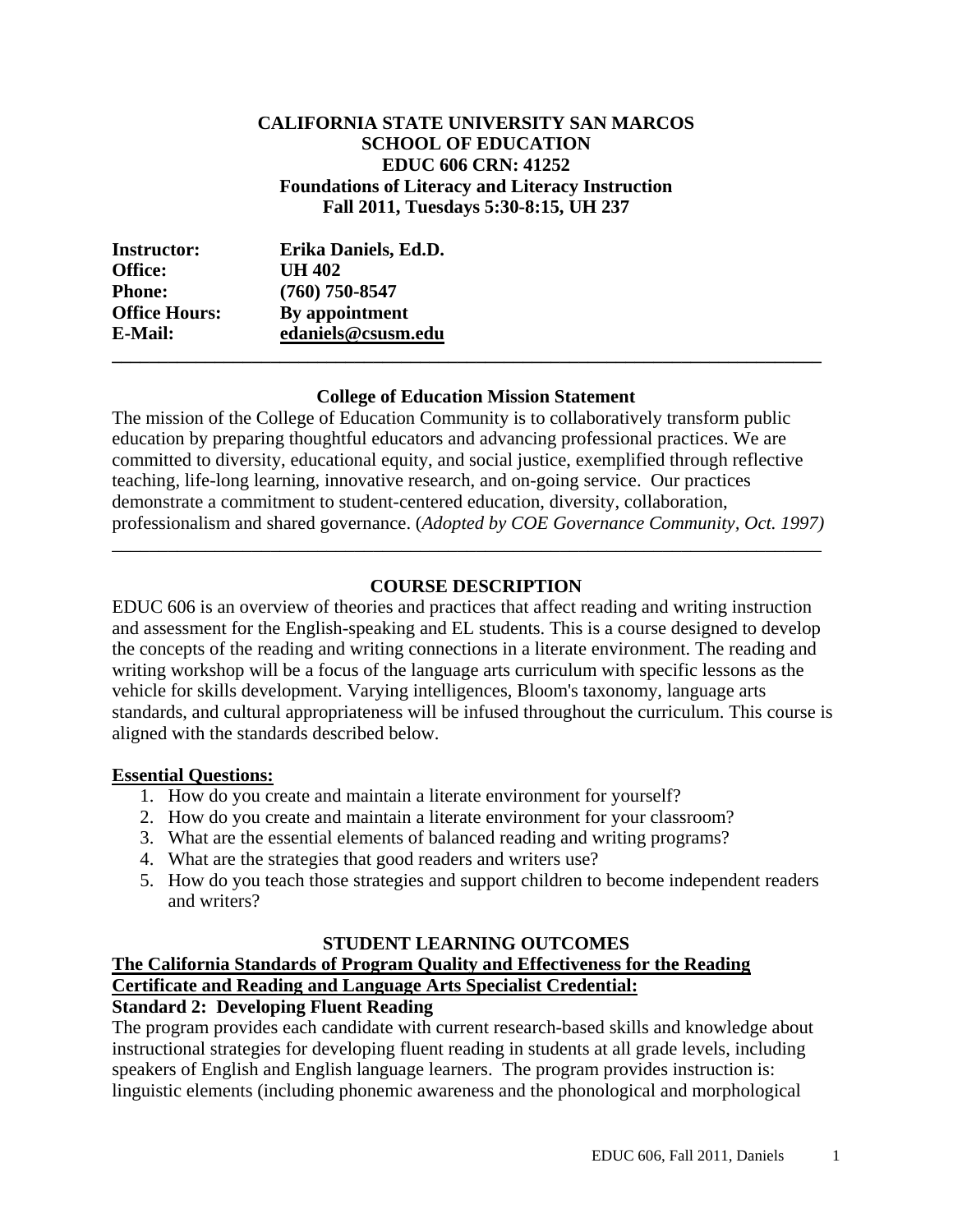structure of the English language); decoding/word attack strategies (such as systematic instruction in sound-symbol relationships); spelling instruction; the role of extensive practice with appropriate materials (such as decodable texts); and skills and strategies that contribute to independent reading.

## **Standard 6: Areas of Study Related to Reading & Language Arts: Certificate Level**

In the program, each candidate acquires a professional perspective through examination of research and research-based practice pertaining to how students learn how to read; the structure of the English language, including phonology, morphology, and orthography; second language acquisition; relationships among language, spelling, reading and writing; and psychological and sociolinguistic aspects of reading and writing.

# **Standard 8: Application of Research-Based & Theoretical Foundations**

Each candidate articulates and applies an understanding of the research basis and theoretical foundations for instruction in reading and language arts, and of relevant research and theories pertaining to language, assessment, and evaluation.

## **California Teachers of English Learners (CTEL)**

### **Standard 4: Language Structure & Use**

The program provides candidates with opportunities to develop research-based conceptual understanding of language systems, structures, forms, functions, and variation. The coursework requires candidates to analyze how language forms and structures (e.g., phonology and morphology, syntax and semantics) can affect English learners' comprehension and production of aural and written language forms, and to apply this knowledge to identify effective strategies to promote English learners' literacy and communicative competence. The coursework teaches candidates about language functions and variation (e.g., social functions, dialectical variations), and about discourse and pragmatics so that they can be directly applied to the instruction and assessment of English Learners in order to promote their language development, communicative competence, and academic achievement. The program also prepares candidates to identify and address areas in which to build positive transfers from the first language to the second and specific linguistic and sociolinguistic challenges English Learners may experience in developing social and academic English.

## **Standard 5: First & Second Language Development & Their Relationship to Academic Achievement**

The program enables candidates to analyze current research-based theories, processes, and stages of language acquisition, including the cognitive processes involved in language acquisition and the difference between first- and second-language acquisitions. The coursework provides candidates with a broad and deep understanding of these theories, models, and processes of second language acquisition, and requires candidates to demonstrate their application to instructional planning and practices for teaching literacy to English learners. The coursework provides candidates with materials, methods and assignments so that candidates can demonstrate an understanding of cognitive, linguistic, physical, affective, sociocultural, and political factors that can affect second language development. The program requirements require that candidates analyze how this knowledge can be directly applied to the instruction of English Learners in order to build upon students' prior knowledge and promote their language development and academic achievement.

### **Students with Disabilities Requiring Reasonable Accommodations**

Students with disabilities requiring reasonable accommodations must be approved for services by providing appropriate and recent documentation to the Office of Disabled Student Services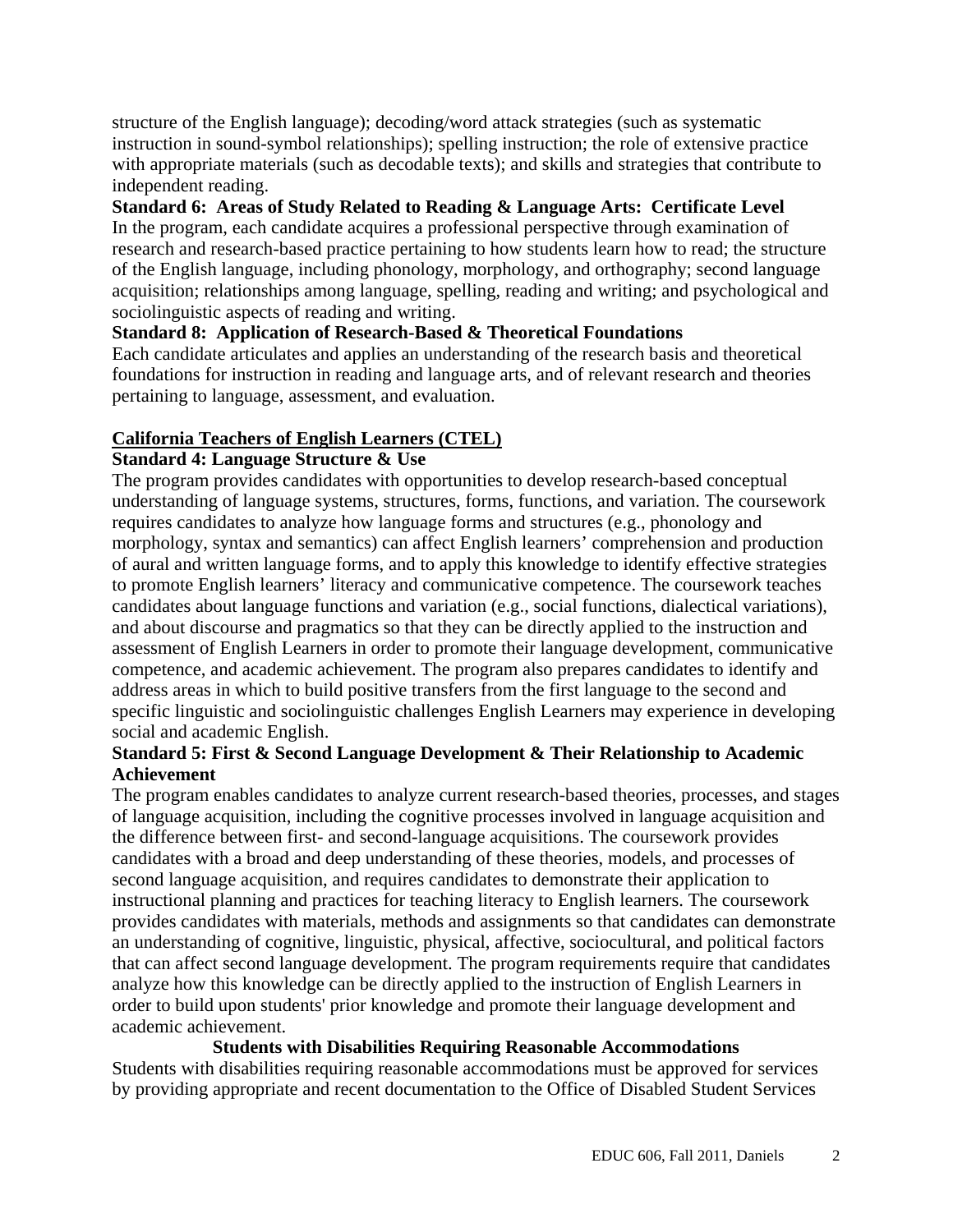(DSS). The office is located in Craven Hall 4300, and can be contacted by phone at 760.750.4905 or TTY 760.750.4909. Students authorized by DSS to receive reasonable accommodations should meet with their instructor during office hours or, to ensure confidentiality, in a more private setting.

## **CSUSM Academic Honesty Policy**

**\_\_\_\_\_\_\_\_\_\_\_\_\_\_\_\_\_\_\_\_\_\_\_\_\_\_\_\_\_\_\_\_\_\_\_\_\_\_\_\_\_\_\_\_\_\_\_\_\_\_\_\_\_\_\_\_\_\_\_**  "Students will be expected to adhere to standards of academic honesty and integrity, as outlined in the Student Academic Honesty Policy. All written work and oral presentation assignments must be original work. All ideas/materials that are borrowed from other sources must have appropriate references to the original sources. Any quoted material should give credit to the source and be punctuated with quotation marks. Students are responsible for honest completion of their work including examinations. There will be no tolerance for infractions. If you believe there has been an infraction by someone in the class, please bring it to the instructor's attention. The instructor reserves the right to discipline any student for academic dishonesty in accordance with the general rules and regulations of the university. Disciplinary action may include the lowering of grades and/or the assignment of a failing grade for an exam, assignment, or the class as a whole." Incidents of Academic Dishonesty will be reported to the Dean of Students. Sanctions at the University level may include suspension or expulsion from the University.

#### **Plagiarism:**

As an educator, it is expected that each student will do his/her own work, and contribute equally to group projects and processes. Plagiarism or cheating is unacceptable under any circumstance. If you are in doubt about whether your work is paraphrased or plagiarized see the Plagiarism Prevention for Students website http://library.csusm.edu/plagiarism/index.html If there are questions about academic honesty, please consult the University catalog.

\_\_\_\_\_\_\_\_\_\_\_\_\_\_\_\_\_\_\_\_\_\_\_\_\_\_\_\_\_\_\_\_\_\_\_\_\_\_\_\_\_\_\_\_\_\_\_\_\_\_\_\_\_\_\_\_\_\_\_\_\_

#### **Use of Technology**

Students are expected to demonstrate competency in the use of various forms of technology (i.e. word processing, e-mail, Moodle, use of the Internet, and/or multimedia presentations). Specific requirements for course assignments with regard to technology are at the discretion of the instructor. Assignments will be submitted online.

#### **Electronic Communication Protocol**

Electronic correspondence is part of your professional interactions. If you need to contact the instructor, email is often the easiest way to do so. It is my intention to respond to all received email in a timely manner. Please be reminded that email and on-line discussions are a very specific form of communication, with their own nuances and etiquette. For instance, electronic messages sent in all upper case (or lower case) letters, major typos, or slang, often communicate more than the sender originally intended. With that said, please be mindful of all email and online discussion messages you send to your colleagues, to faculty members in the School of Education, or to persons within the greater educational community. All electronic messages should be crafted with professionalism and care.

Things to consider:

- Would I say in person what this electronic message specifically says?
- How could this message be misconstrued?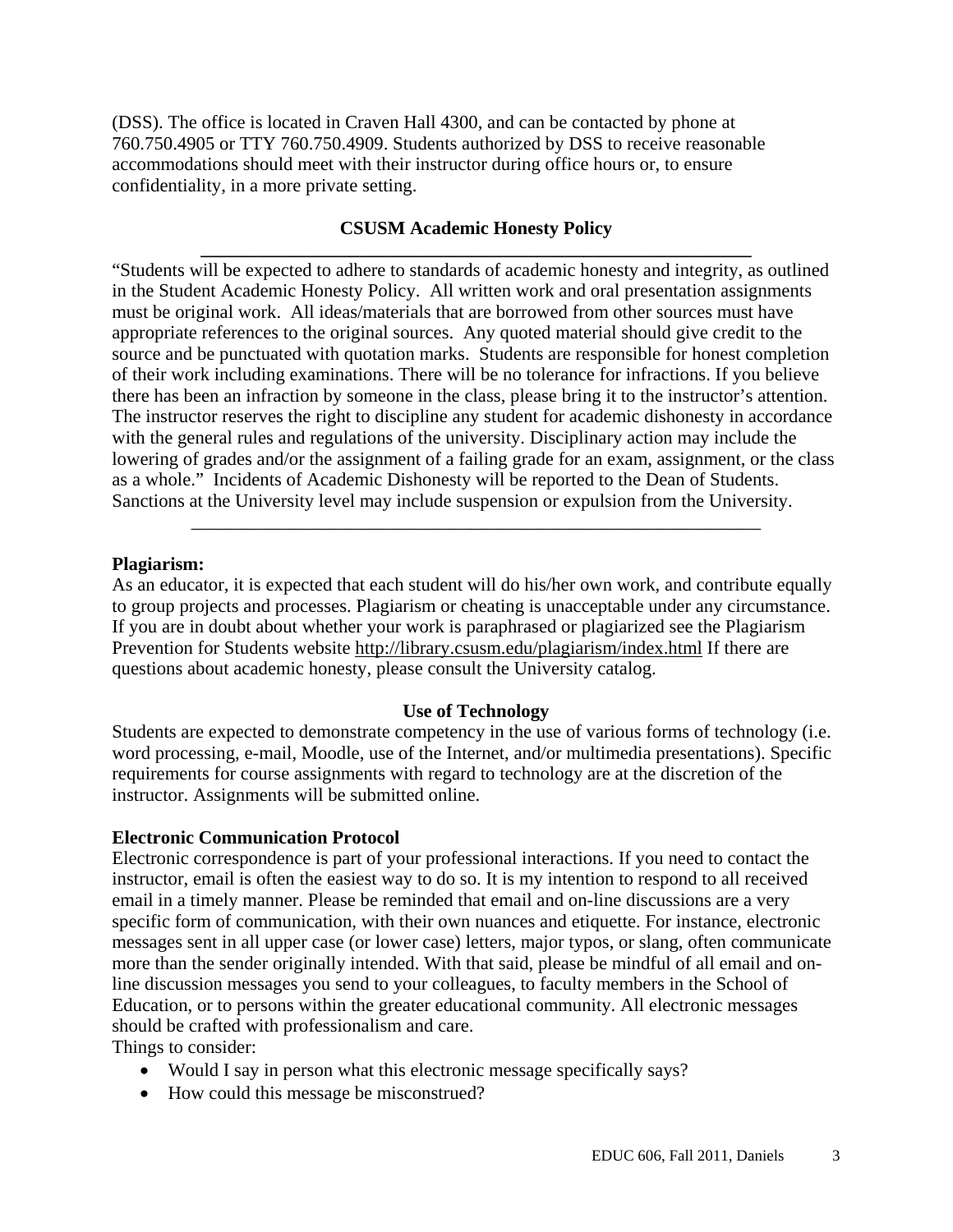- Does this message represent my highest self?
- Am I sending this electronic message to avoid a face-to-face conversation?

In addition, if there is ever a concern with an electronic message sent to you, please talk with the author in person in order to correct any confusion.

## **All University Writing Requirement**

Writing requirements for this class will be met as described in the assignments. Every course at the university, including this one, must have a writing requirement of at least 2500 words.

### **School of Education Attendance Policy**

Due to the dynamic and interactive nature of courses in the School of Education, all students are expected to attend all classes and participate in all class activities. At a minimum, a student must attend more than 80% of class time, or s/he may not receive a passing grade for the course at the discretion of the instructor. Individual instructors may adopt more stringent attendance requirements. Should the student have extenuating circumstances, s/he should contact the instructor as soon as possible *(Adopted by the COE Governance Community, December, 1997)*.

**For this course, compliance with on-line posting dates counts as an attendance or absence. Students who miss 2 class sessions will not receive a grade of "A" or "A-", and students who miss 3 class sessions will not receive a grade of "B+, B, or B-."** 

## **COURSE REQUIREMENTS**

## **Required Textbook**

Samuels, J., & Farstrup, A. (2011). *What the Research Has to Say About Reading, Fourth Edition*. Baltimore, MD: International Reading Association. ISBN: 978-0-87207-829-1

### **Suggested but Not Required**

 Ruddell, R., & Unrau, N. (2004). *Theoretical Models and Processes of Reading, 5th edition.* Newark, DE: International Reading Association. ISBN: 978-0-872-07504-7

### **Grading Standards**

**High**: The graduate student consistently performs and participates in an exemplary manner. Each assignment receives in-depth exploration and reflection based upon research, observations, and classroom implementation. All work is submitted in a professional manner using APA style. Presentations are consistent with professional expectations, use appropriate visual aids and handouts, and are well prepared. Professional and responsible behavior, including timely attendance and submission of assignments, is practiced in a consistent manner.

**Intermediate**: The graduate student meets outcomes expectations in a satisfactory manner. Each assignment is based upon research, observations and classroom implementation. Generally, work is submitted in a professional manner using APA style. Generally, presentations are consistent with professional expectations and use visual aids and handouts. Most of the time, professional and responsible behavior, including timely attendance and submission of assignments, is apparent.

Low: The graduate student's skills are weak and do not meet expectations. Each assignment is based upon opinion rather than research, theory, and best practices. Reflection is shallow. Assignments are submitted without APA style, thorough proofreading, or poor organization. The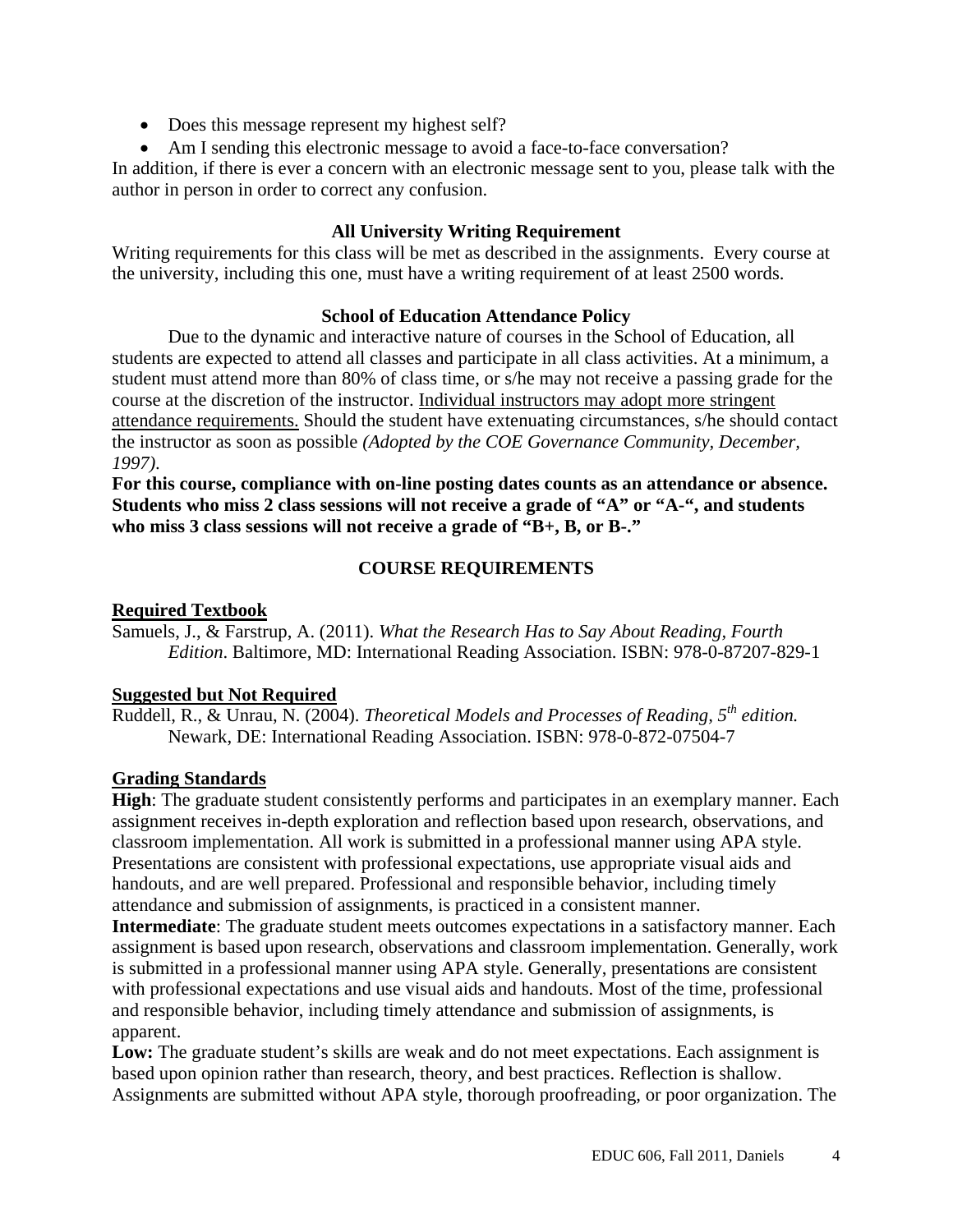student needs a great deal of guidance. The student is consistently late with work and has too many classroom or online absences.

| 93-100 | $B+$           | 87-89 | $C+$ | 77-79 |
|--------|----------------|-------|------|-------|
| 90-92  | B              | 83-86 |      | 73-76 |
|        | $\mathbf{B}$ - | 80-82 | $C-$ | 70-72 |

### **Course Assignments**

| ~Literacy Autobiography                                   | 25 points |  |
|-----------------------------------------------------------|-----------|--|
| ~Connections to Practice (Reading Log)                    | 10 points |  |
| ~Reading Strategies Lesson Analysis: Paper & Presentation | 25 points |  |
| $\sim$ Reading Minute                                     | 15 points |  |
| $\sim$ Writing                                            |           |  |
| Options A, B, C                                           | 25 points |  |

All written work should be word-processed then posted as an attachment in Moodle in a .doc or .docx file. Students will not receive full credit for late work. (You may resubmit work with improvements and still receive full credit when the original was submitted on time.)

#### **~ Literacy Autobiography Due: October 4**

The purpose of this assignment is for you to engage in a reflective analysis of your formative experiences developing as readers and writers. Writing personal stories is considered one of the best ways to promote writing among children and adults alike since it provides them the opportunity to write about something they know.

This personal narrative should include the following:

- Start with a brief introduction providing background about who you are as a literate human being (if there is a theme or big idea, even better!)
- Describe one or more seminal event(s)—or a series of small memories—and discuss how this/those event(s) have influenced your development as a literate individual and/or how they have shaped your thinking about literacy
- Highlight current accomplishments and challenges in your literacy development; and, if appropriate, discuss their impact on your classroom practice

### **~ Connections to Practice Due: Every face-to-face session**

The purpose of this assignment is for you to draw connections between key concepts from the readings and your own classroom practice. You will read the assigned chapters for each face-to-face class session and then write a log entry.

Each entry should identify key concepts from the readings and then discuss your connections to those ideas. Making a connection typically involves describing the manner in which a key concept is demonstrated and/or experienced within your own teaching practice (or an observed educational practice).

Bring your log entry (hard copy or on a laptop) to each class session and be prepared to share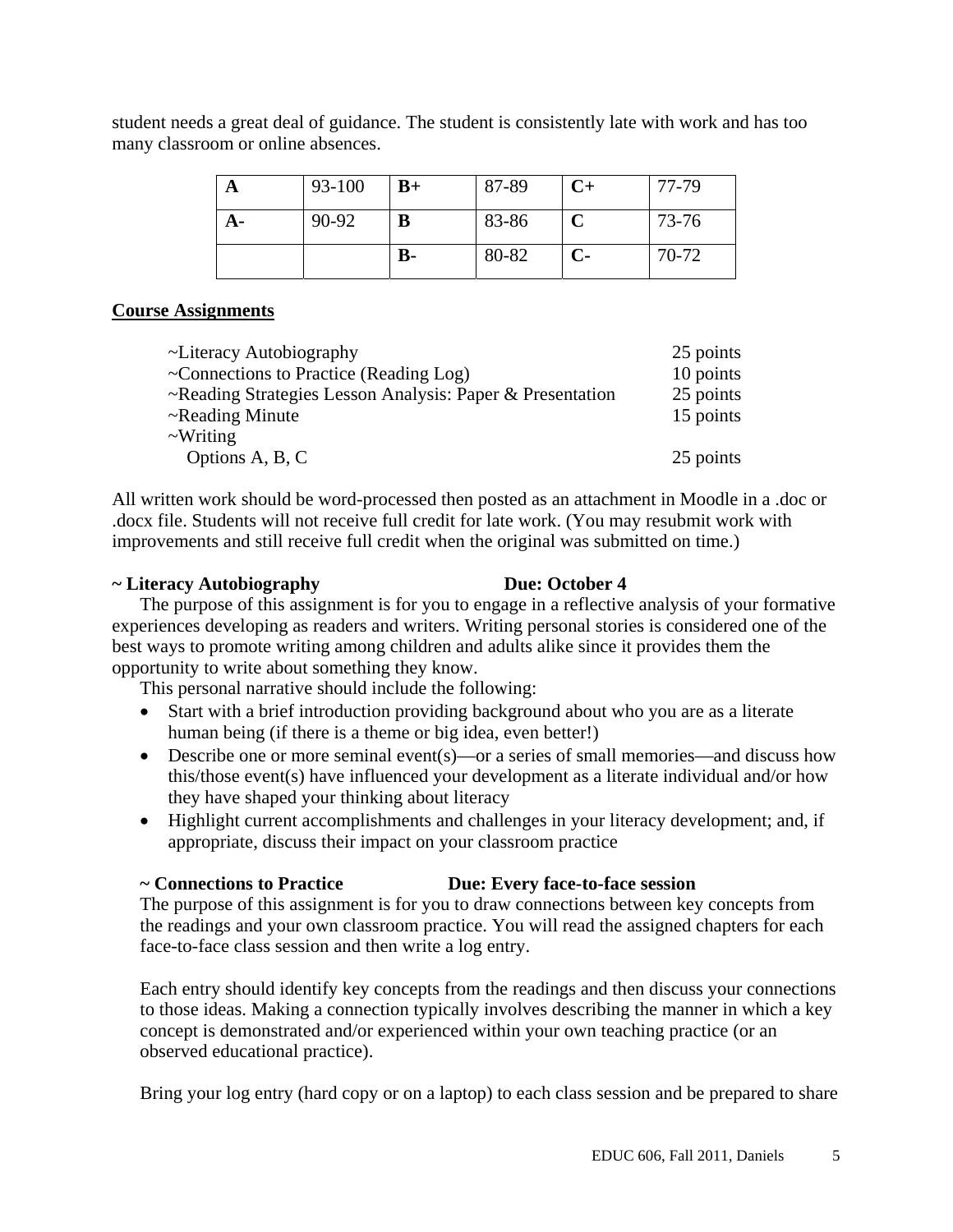your insights with others in a small group discussion. Feel free to integrate the log entries as a part of the rest of your notes for the class if that makes sense for your learning style. If you are absent for a face-to-face class session, send your log entry to my email by midnight. Late log entries will not be accepted.

# **~ Reading Strategies Lesson Analysis: Paper & Presentation Due: October 25**

This assignment includes both a paper and a poster presentation. The paper is submitted to Cougar Courses, and the poster will be presented during the October 25 class session.

## **The paper** (15/25 pts)

Develop and teach a lesson for your class that explicitly teaches (not assigns) one or more comprehension strategies. The lesson can be taught one-to-one, small group, or whole class. After you teach the lesson, you will analyze and reflect on the reading lesson. For the paper, summarize the lesson itself and explain whether it is an original lesson or one from a packaged curriculum. Describe the lesson's context in terms of your level of freedom in deciding what will be taught, where the lesson came in the sequence of a unit, and any other pertinent information. Then discuss whether the lesson went well or poorly in your professional opinion. For the parts that went well, explain why. For the parts that went poorly, identify what you can and will do in the future to make it more effective.

### **The presentation (10/25 pts)**

Prepare a poster to show the reading strategy that is the focus of the lesson. In addition, the poster should also provide a brief summary of the key points that emerged from your reflection and analysis after the lesson was taught.

Also, while not required, I encourage you to display actual student work samples resulting from the mini-lesson. You will present your posters during the poster session in class on October 25.

You will sign up for a date to share something you are currently reading. It can be a news article, a favorite poem, an excerpt from a novel, a professional journal or book, etc. You will give a brief summary of the text and share your thoughts about the reading. You do not have to write up any formal document nor submit anything—this assignment is entirely oral.

# **~Writing "Options" Assignment Due: November 29**

You will choose one of three assignment options (based on your current teaching assignment) as you analyze your writing instruction and explore ways to use writing to facilitate thinking. Choose only ONE option. This assignment can also be submitted for your CTEL portfolio.

Writing Option A is geared toward students in grades 2 to 12.

Writing Option B is geared toward students Preschool to grade 1.

Writing Option C is geared toward adults and/or individuals outside the school setting.

### **~Reading Minute Due: When you sign up**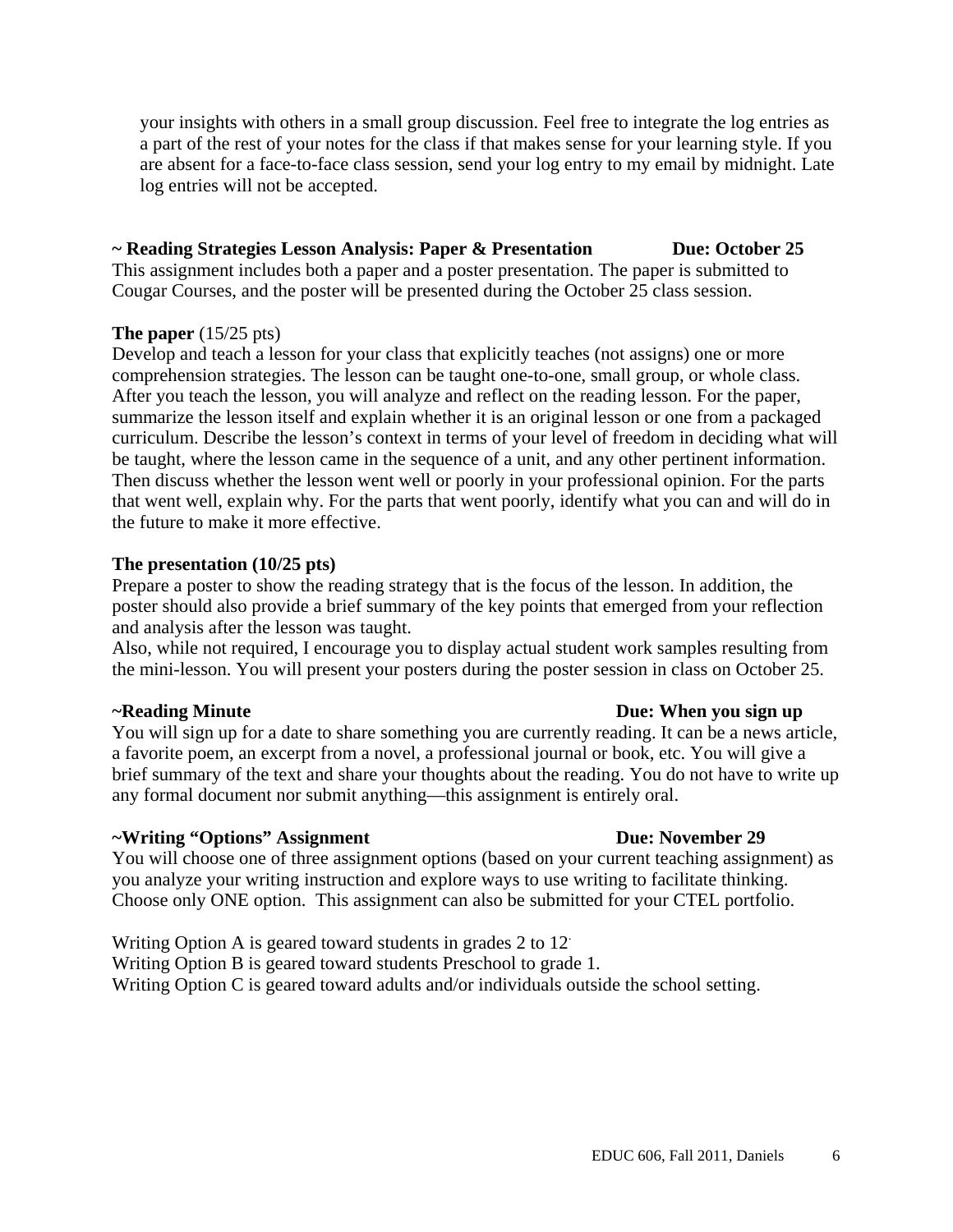# **Writing Option A (for children in grades 2 – 12)**

You will demonstrate how to facilitate writing development and use writing as a strategy to develop students' thinking. You will also use writing as a strategy to support English Learners in their development of English with an emphasis on structure of the language and its use. **Steps to take:** 

- Select two students who represent different kinds of challenges to you. One student must be an English Language Learner.
- Develop a writing prompt or identify a genre for each child (or use ones that you have already written or that are part of your school's adopted curriculum). You can identify two prompts to use as pre- and post- measures or ask the student to write in the same genre two different times. The prompt should be based on a writing strategy that you are teaching the students. What is important is to develop a prompt designed to engage students in writing as a means of exploring, developing, and communicating their ideas.
- Engage the students in the first round of writing. One week or more later, engage the students in the second round of writing.
- Collect both samples of the students' writings.
- Analyze the two written works of each student.
- Submit to Cougar Courses a "Written Commentary" that describes the participants, planning, and analysis.

# **Participants**

Describe the two students with whom you are working. For example, what relevant characteristics of these students influenced the selection and planning of the writing strategies on which you based the prompts? What relevant features of the context in which students are situated influenced the prompts?

For *each* student:

- Give a brief sketch, including any relevant information about the student's reading/writing interests and performance in literacy.
- Provide a brief description of the kind of challenges each student represents to you.
- Offer an explanation of what you expect each student would gain from the writing prompts you develop, especially as related to the proficiency of each student to use writing to explore, develop and communicate their ideas.

# **Planning**

For *each* student:

- Describe the writing goals you have for each child as they apply to the writing prompt or genre you selected.
- Describe the specific writing strategies that are required by the prompt or genre
- Explain how you think the writing prompt/genre will foster the students' exploring, developing, and communicating their ideas.
- Specifically for the EL student make sure to explain how the writing fosters the development of English, especially as related to the structure of the language and its use.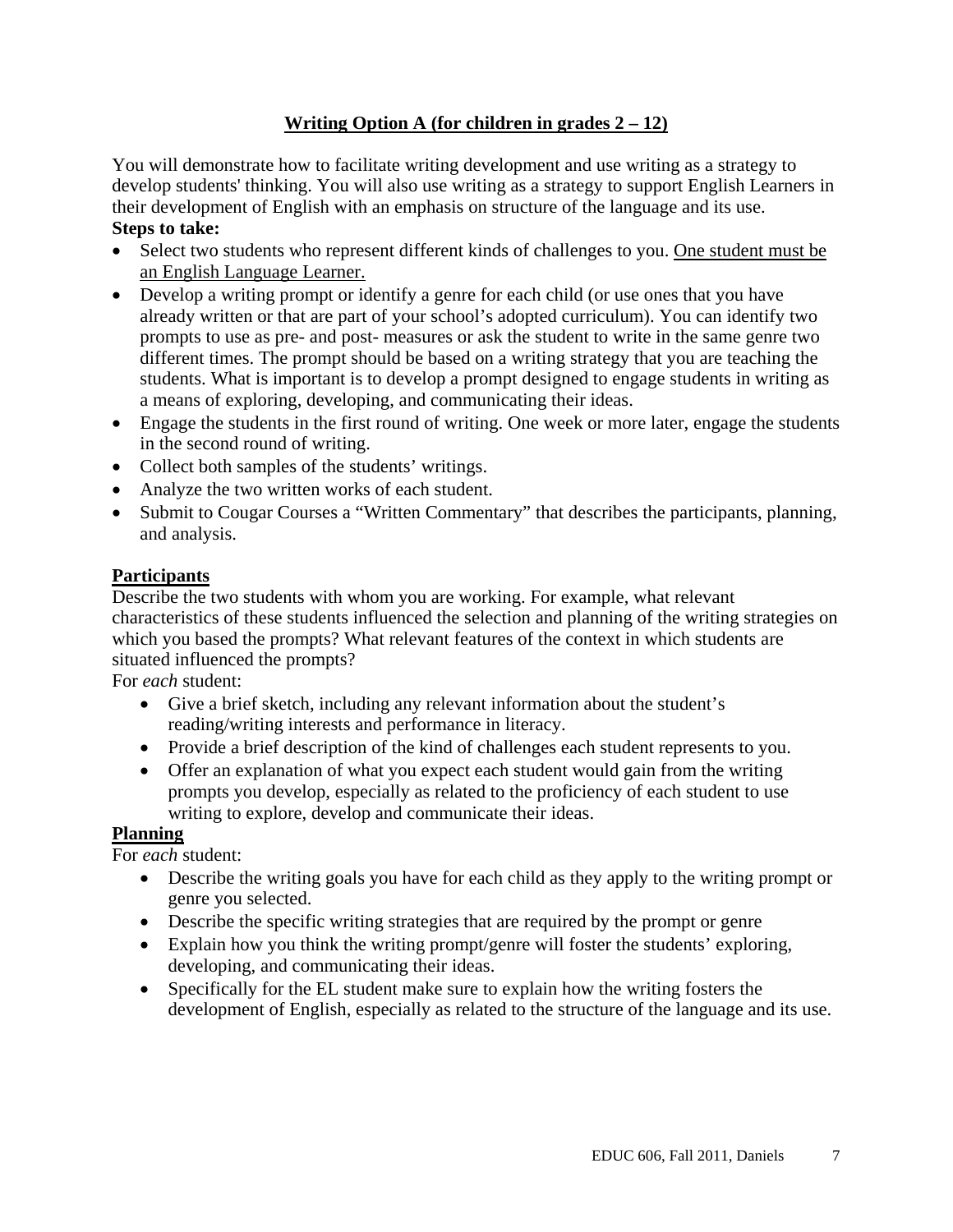# **Analysis**

This is where you explain what you learned from the written work each child produced and what you believe each child gained from the writing activities.

For *each* student:

- 1) Analyze the texts the child wrote using the following questions to guide your analysis:
	- a. What evidence in the writing aspects demonstrates the strengths and the needs of each author?
	- b. Did the writing develop one clear idea?
	- c. Did the details in the writing enrich and develop the main idea?
	- d. Was the writing clear and focused?
	- e. What evidence in the writing illustrates the use of fresh and original ideas?
	- f. What evidence in the writing points to any risks the author took (if any)?
	- g. For the EL, what evidence in the writing exhibits:
		- i. Sentences are constructed in a way that enhances the meaning of the text
		- ii. Sentences vary in length and structure
		- iii. Smooth flow of phrases
		- iv. Use of appropriate academic written English
- 2) What do you believe that the child gained from the writing experiences, especially anything related to the exploration, development, and communication of his/her ideas? What is your evidence?

# **Writing Option B (for children in pre-school – 1st grade)**

You will demonstrate how to support children's writing development and describe ways to foster literacy development in a young child through an analysis of work samples from two children. You will also describe the ways to support young children who are English Learners in their development of English with an emphasis on structure of the language and its use. **Steps to take:** 

- Select two children. One child must be an English Language Learner. The children may reflect any level of writing ability. The children you choose do not need to be able to write connected text.
- Identify the work that you will have the children create. The work should be either 1) a dictations and drawing/brief writing sample, or 2) an extended writing.
- Create the opportunities for the children to engage in writing activities
- Collect work samples at two distinct points in time (one week or more apart)
- Analyze the work samples of each student using the suggestions below to guide your analysis.

# **Types of Work Samples:**

# *Dictations and Drawing/Brief Writing Samples*

A child who has limited ability to use print in conventional ways is likely to be able to produce marks that reflect their understanding of the nature and uses of print, but these marks do not reflect conventional ways of forming letters. At the same time, this child is able to tell stories, report events, draw pictures, and describe objects. You will collect work samples that document the child's emerging literacy skills. Strive to collect samples that reflect a broad range of the ways that children use print and oral language. The samples you collect must be accompanied by a dictation that you wrote as the child described the sample or told you a story based on the sample.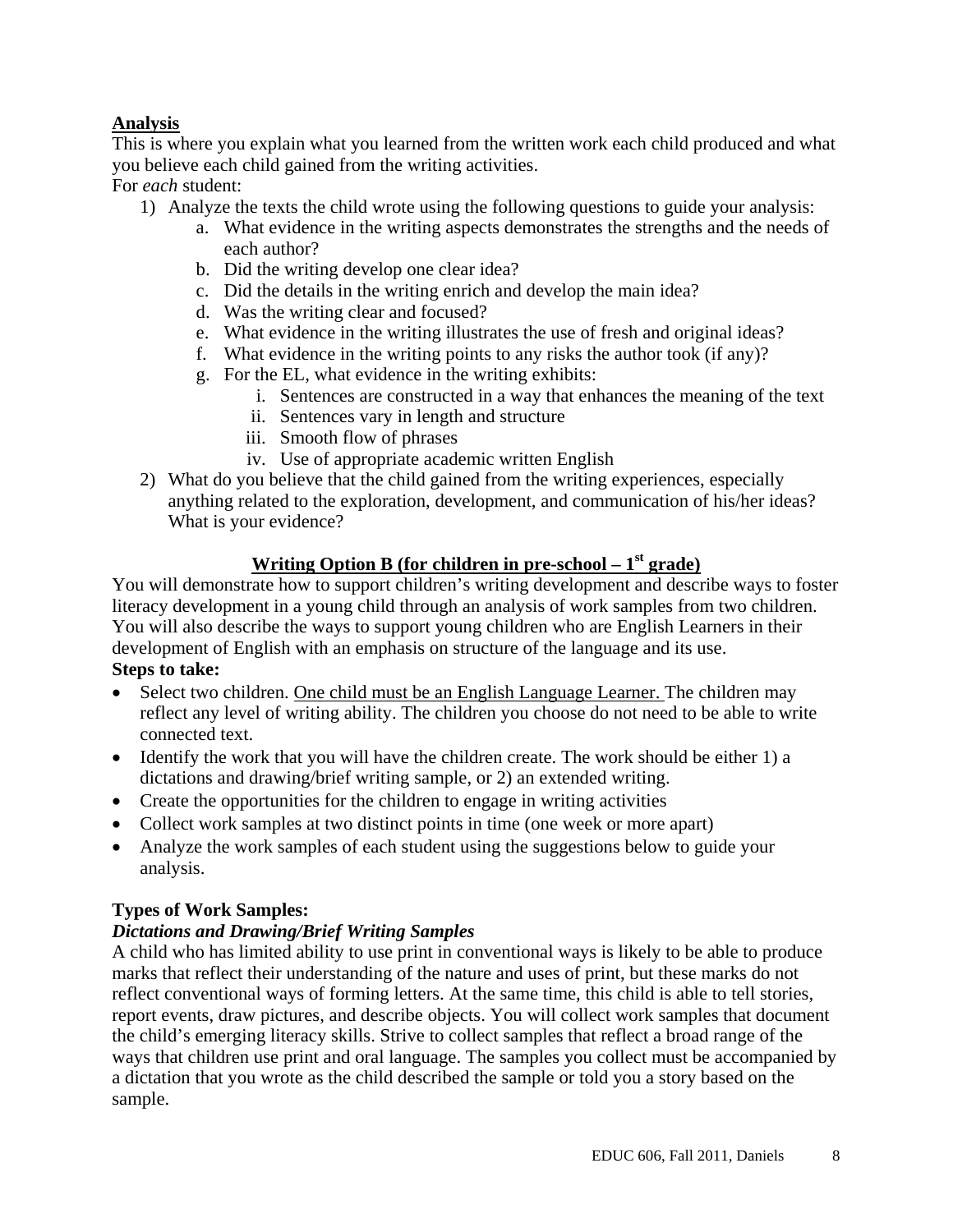# *Samples of Extended Writing*

A child that is able to express himself/herself in writing, alone or with support, can create work samples that reflect the child's proficiency to do different kinds of writing. The samples you collect must be first drafts produced by the child.

# **Written Commentary Format:**

## **Participants**

For *each* child:

- Give a brief sketch of each child, including any relevant information about the students' literacy interests and early performance in literacy.
- Provide a brief description of the kind of supports and challenges each child needs.
- Offer an explanation of what you expect each student would gain from the literacy activity that includes a focus on writing prompts you develop, especially as related to their overall literacy development.

# **Planning**

Describe the set of work samples for each child and purpose/goals of these work samples. For *each* student:

- Briefly describe the activities affording the child opportunity to create the writing.
- Briefly describe the work samples the result from the activities.
- Explain the purpose(s)/goal(s) of the activities/work samples, especially related to how you think they will foster the students' overall literacy development.
- Specifically for the EL student make sure to explain how the activities/work samples foster the development of English, especially as related to the structure of the language and its use.

# **Analysis**

For *each* student:

- 1. Explain what you learn from the work samples each child produced and what you believe each child gained from the writing activities and analyze the work samples the child wrote using the following questions to guide your analysis:
	- a. What evidence in the work sample demonstrates that the child was applying his/her developing notions related to:
		- i. Concepts of print
		- ii. Relationships between oral language and written language
		- iii. Sense of story
		- iv. Vocabulary and meaningful phrases
		- v. Various purposes/function of different kinds of language/writing
	- b. What evidence in the work samples points to any risks the child it taking to stretch in his/her literacy development?
	- c. For the EL, what evidence in the work sample exhibits:
		- i. a reliance on his/her background language experiences
		- ii. using various structures to communicate for different purposes
		- iii. talks about visuals and/or realia
		- iv. transfers literacy knowledge across language systems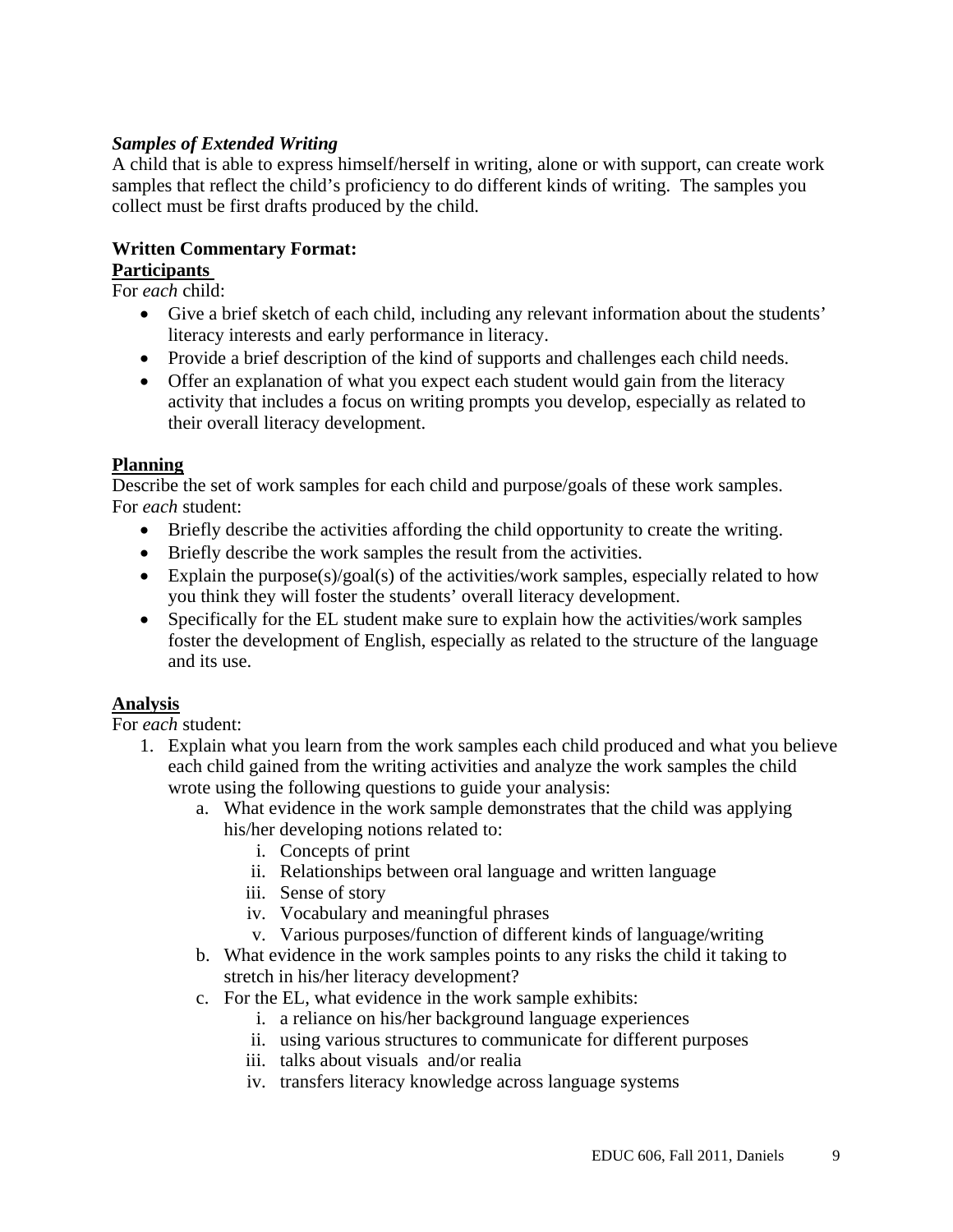2) What do you believe that the child gained from the literacy learning experiences that involved the work sample activities? How did writing activity support the development of his/her literacy overall. What is your evidence?

# **Option C (for adults and/or individuals outside an instructional setting)**

You will demonstrate how to facilitate writing development and use writing as a strategy to develop the individual's thinking. You will also use the writing as a strategy to support English Learners in the development of English with an emphasis on structure of the language and its use.

# **Steps to take:**

- Select two individuals that are willing to work with you and write to the writing prompts that you develop. One individual must be learning English as a second language (EL). (Please note: These individuals *can* be adults)
- Develop a set of writing prompts for each individual. For each individual, develop two different writing prompts. Each prompt should be based on a writing strategy that you will teach the individual(s). What is important is to develop prompts designed to engage individuals in writing as a means of exploring, developing, and communicating their ideas.
- Engage the individuals(s) in writing based on the first prompt. One week or more later, engage the individual(s) in writing based on the second prompt.
- Collect the individuals' writings from both the first and the second prompt.
- Analyze the two written works of each individual using the questions below to guide your analysis.

# **Written Commentary Format:**

# **Participants**

- Describe the two individuals with whom you are working.
- Give a brief sketch of each individual, including any relevant information about the individuals' reading/writing interests and performance in literacy.
- Provide a brief description of the kind of challenges each individual represents to you.
- Offer an explanation of what you expect each individual would gain from the writing prompts you develop, especially as related to the proficiency of each student to use writing to explore, develop and communicate their ideas.

# **Planning**

Describe the set of writing prompts for each individual and purpose/goals for these writing prompts. For example, what are the specific writing strategy(ies) that you selected to base the prompts on? What is the purpose you have for the set of prompts for each person? For *each* individual:

- Describe the specific writing strategies that the two prompts are based on
- Explain the purpose(s)/goal(s) of the prompts, especially related to how you think they will foster the individual's exploring, developing and communicating their ideas.
- Specifically for the individual learning English make sure to explain how the prompts foster the development of English, especially as related to the structure of the language and its use.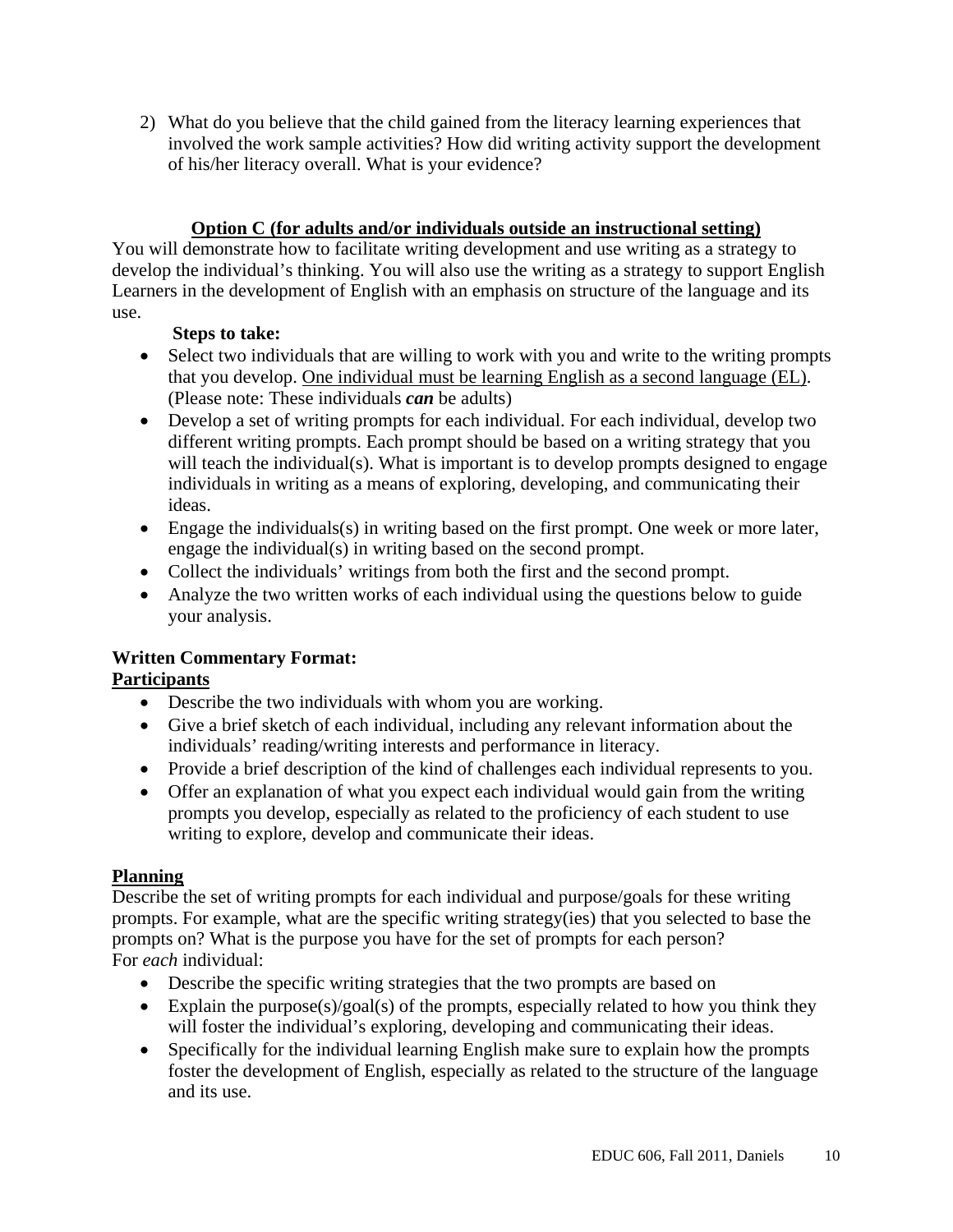# **Analysis**

Explain what you learn from the written work each person produced and what you believe each individual gained from the writing activities.

For *each* student:

- 1) Analyze the texts the individual wrote using the following questions to guide your analysis:
	- a. What evidence in the writing aspects demonstrates that the author was applying the writing strategy the prompt was based on?
	- b. Did the writing develop one clear idea?
	- c. Did the details in the writing enrich and develop the main idea?
	- d. Was the writing clear and focused?
	- e. What evidence in the writing shows that it was written from author's knowledge &/or experience?
	- f. What evidence in the writing illustrates the use of fresh and original ideas?
	- g. What evidence in the writing points to any risks the author took (if any)?
	- h. For the EL, what evidence in the writing exhibits:
		- i. Sentences are constructed in a way that enhances the meaning of the text
		- ii. Sentences vary in length and structure
		- iii. Smooth flow of phrases
		- iv. Use of academic written English that is edited, abstract and reported
- 2) What do you believe that the individual gained from the writing experiences, especially anything related to the exploration, development and communication of his/her ideas? What is your evidence?